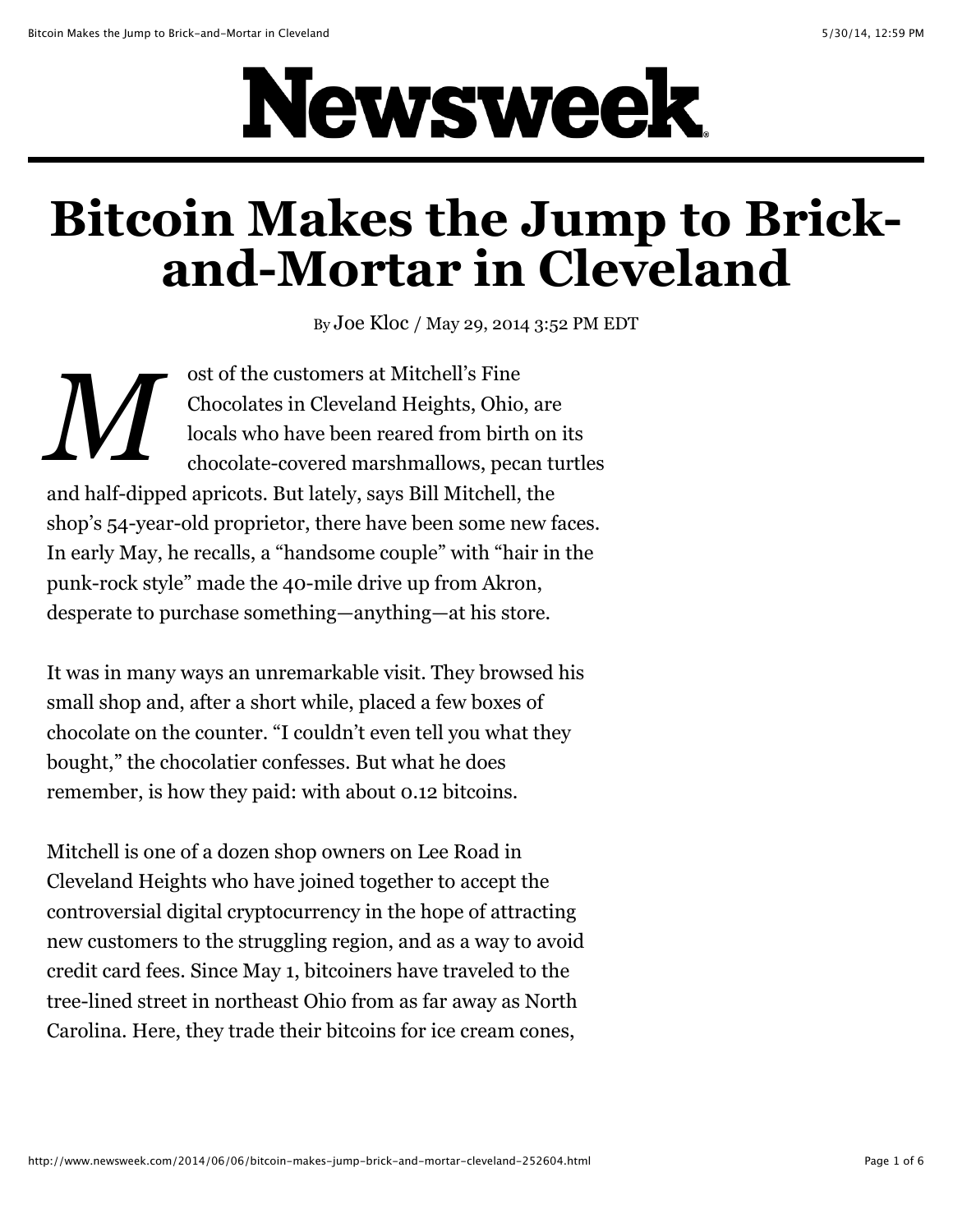haircuts and handmade Colombian bracelets, and are sent off with a "buh-bye now," the local parlance on what bills itself as America's first Bitcoin Boulevard.

"To a small business," Mitchell says, "bitcoin could be enormous."

In the five years since its inception, bitcoin adoption has grown steadily. While there are no clear numbers on how many people actually use the pseudo-anonymous currency, more than 1.3 million bitcoin wallets contain at least \$1. Together, they are responsible for about 2,800 transactions per hour. However, it has yet to gain widespread adoption in brick-and-mortar shops. According to a 2012 study, about two-thirds of bitcoin owners are investors who, after purchasing the currency, have never bought anything with it. And around half of all transactions that do occur are with Chinese gambling sites, which likely explains why the average transaction value for circulating bitcoins is more than \$7,700—a far cry from the price of ice cream and chocolate on Lee Road.

The shop owners aren't banking on bitcoin to become the dominant form of payment anytime soon. "We don't expect a windfall," says Nikhil Chand, founder of the bitcoin consultancy CoinNEO, who conceived of Bitcoin Boulevard late last year. "This is about so much more—about the hurt from the fees through traditional payment."

Mitchell, like many shop owners, struggles to cope with a shrinking customer base. It wasn't always that way. When his father opened his chocolate shop in 1939, Cleveland was the sixth-largest city in the nation, a major producer of steel. "We used to have a soda fountain," he recalls fondly, standing next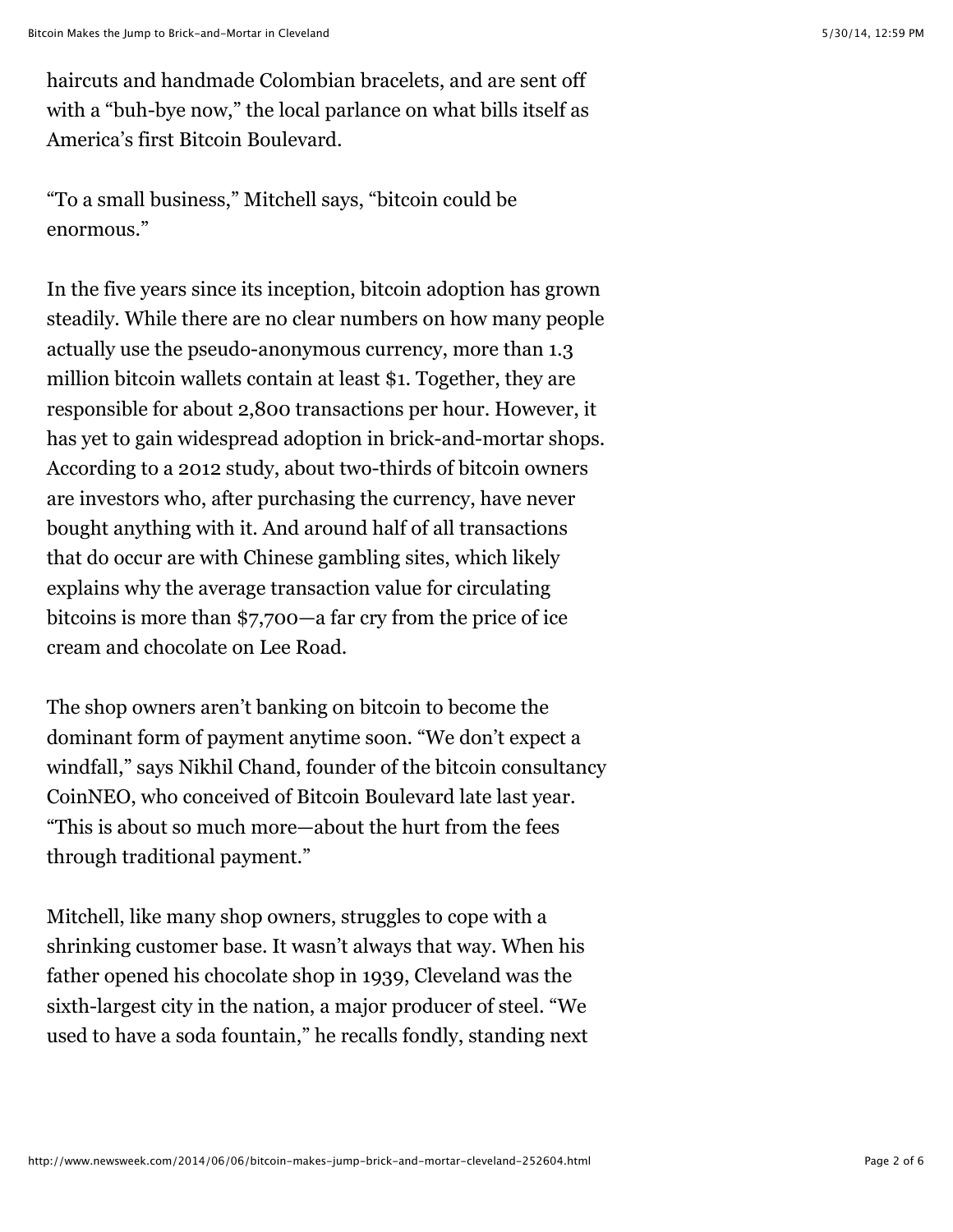to a glass case of chocolates. "You know, *Happy Days*." But since then, Cleveland has lost much of its industry, and with it more than half of its population.

"The economy is not very strong," says Adam Fleischer, the owner of the Wine Spot, down the road from Mitchell's. "It's very competitive. We have to find ways to stay relevant." Bitcoin, they hope, will attract a young, tech-savvy crowd to the region.

So far, Mitchell says, bitcoin sales have been modest. In the first week he began accepting it, he made four or five transactions in the digital currency—roughly the amount reported by other shop owners *Newsweek* spoke with. But since then, word has been spreading. "We had a 75-year-old couple come to a bitcoin meet-up," says Fleischer. "Everybody's talking about it."

Mitchell explains that depending on a customer's credit card, he has to pay a 2.5 percent to 4.5 percent transaction fee on every purchase. "All these expenses over a year add up," he says. Particularly for a chocolatier. "Chocolate is a luxury good." One can't simply ratchet up the price to compensate for bank fees. "Instead of a 14-ounce box, customers will buy a 10-ounce box," he adds.

In 2012, three-fourths of small businesses in America made less than \$200,000 in revenue. On that revenue, they could pay as much as \$9,000 a year to credit card companies. Because of such fees, 55 percent of small businesses won't take cards. But as cash transactions continue to make up a smaller and smaller portion of sales—today about 27 percent—card purchases are increasingly difficult to turn away. Bitcoin, Mitchell hopes, will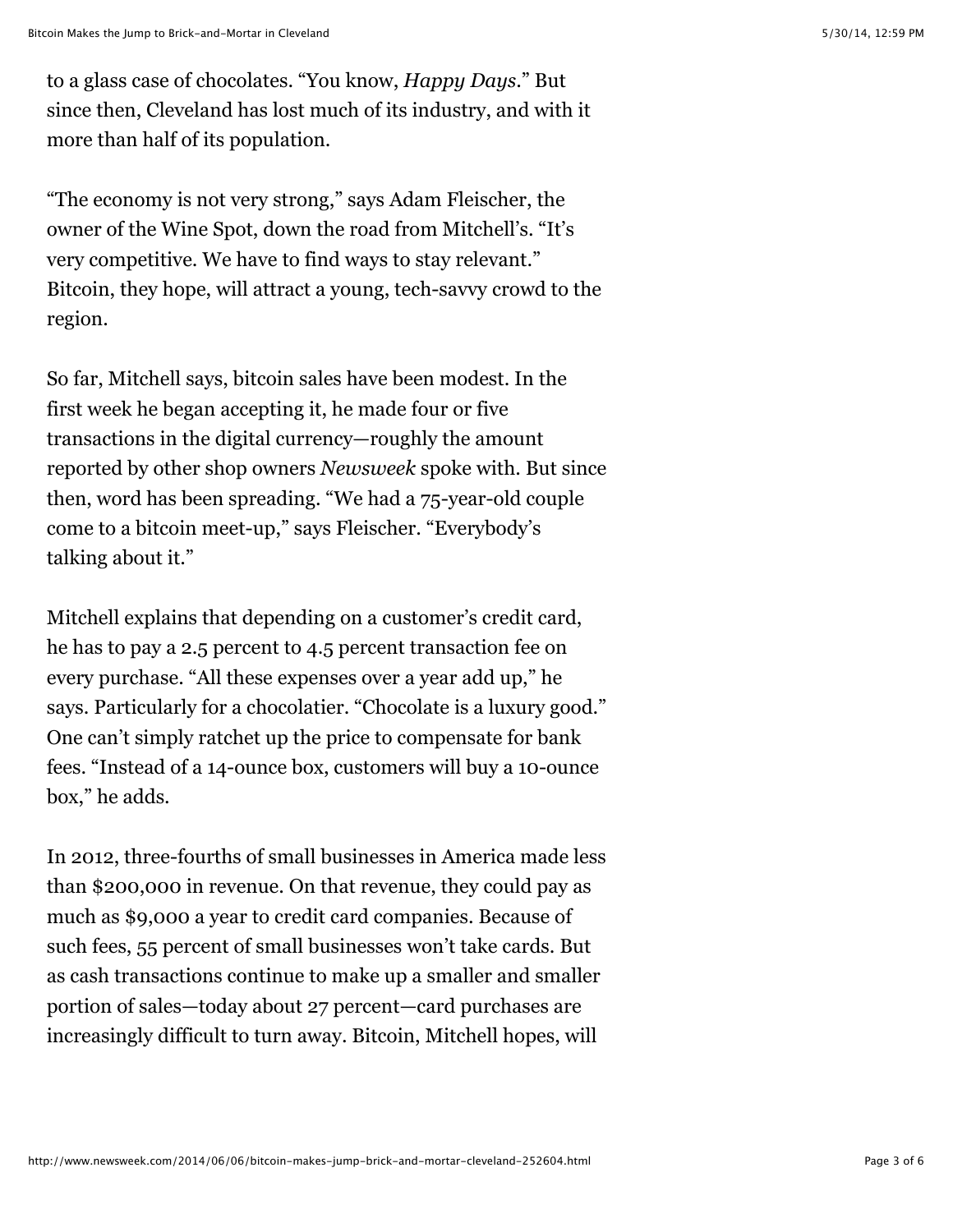provide an alternative. It costs shop owners only 1 percent per purchase. And if they were to decide not to convert the digital currency into U.S. dollars, there would be no fee at all.

If you're a small-business owner, Mitchell says, "banks get you coming and going." A few months ago, he explains, a part on his enrobing machine broke. For a chocolatier, this is quite the setback. Without it, he couldn't properly cover his caramel chunks and orange slices in chocolate. So he telephoned the machine's sole parts manufacturer, a small operation in Denmark, and ordered a new part. The part cost him only about \$300; but, to wire the money, it cost him \$35. "If this was a bitcoin transaction," he says, "they would have charged me three bucks."

For Lisa Dunn, the owner of Revive, a world goods store across the street from Mitchell, the problem of wire fees is worse. Dunn purchases jewelry, purses and clothing from local merchants in India, Pakistan, Cambodia, Colombia and elsewhere around the world. The flat fee for each of these wire transfers is around \$50. "It doesn't make sense to me why it costs so much," she says. "It's just data."

The hope, on Lee Road, is that embracing bitcoin will show banks and credit card companies that the digital age has produced alternative forms of payment; and if they want to compete, they need to lower their fees. "It's a proof-of-concept," says Chand, "a social experiment."

According to Steve Millard, the president and executive director of the Council of Smaller Enterprises in Cleveland, "It's really taken folks by surprise over the last few years, our willingness to try new things." However, the Lee Road merchants' embrace of the Internet cash still has many residents in town perplexed. The *Cleveland Plain Dealer* warned its readers that "skeptics"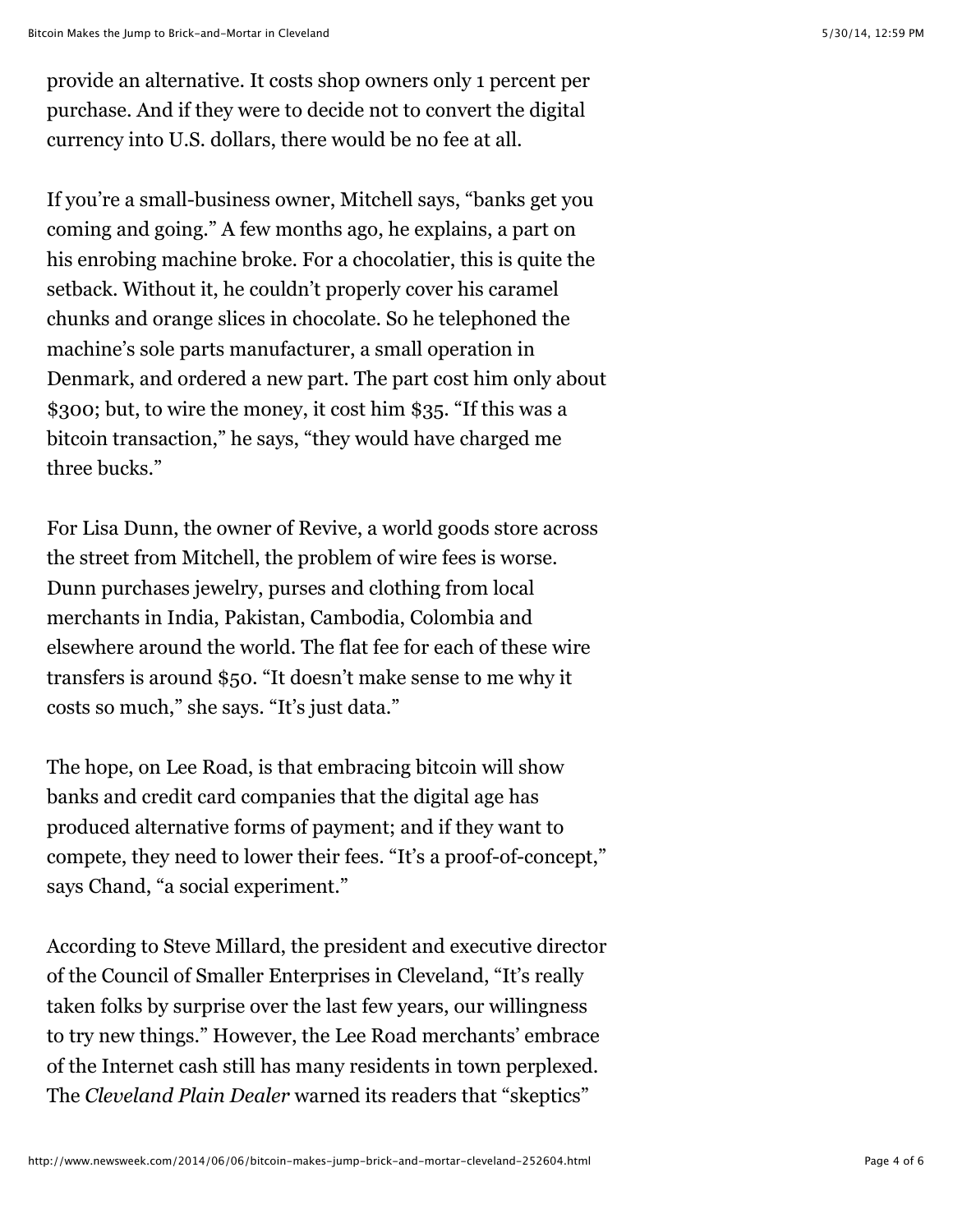say the new currency might "not be worth the risk," a reference to the fact that its value fluctuates wildly. At press time, one bitcoin was worth about \$440, whereas five months ago, it was worth almost \$1,000, and five months before that, about \$90. To critics, this volatility, coupled with the fact that the currency first gained notoriety as the tender of choice on the Silk Road, an online black market selling heroin and murders-for-hire, and that much of it is held by speculators aiming to short each other, suggests bitcoin is a passing trend. In the *Plain Dealer*, a finance professor at nearby Case Western Reserve University likened it to a Pet Rock.

None of this is particularly worrisome to the vendors, who claim that many critics simply aren't educated on the matter. "I remember when I was a kid and credit cards were new," says Deb O'Brien, an employee at the Wine Spot, which was the first business to get on board with Bitcoin Boulevard. "They were mystifying."

As a stateless currency, Mitchell says, bitcoin "feeds nicely into my libertarian slant on things. But I don't invest in it. Nor is it my intention to do so." In actuality, the stores don't assume any of the risks associated with the digital currency. Instead, they use a service that immediately converts bitcoin into U.S. currency at the point of sale. "It's just like a credit card," Mitchell says. "It goes right into my account as dollars."

"The reality for us is: Does it bring money through the door?" says Fleischer, "And yes. It does."

The punk-styled Akronites who visited Mitchell's in early May, for example, were also spotted a block away at the Wine Spot. The Ohio Department of Public Safety won't yet allow Fleischer to sell alcohol with bitcoin—authorities view it as a commodity,